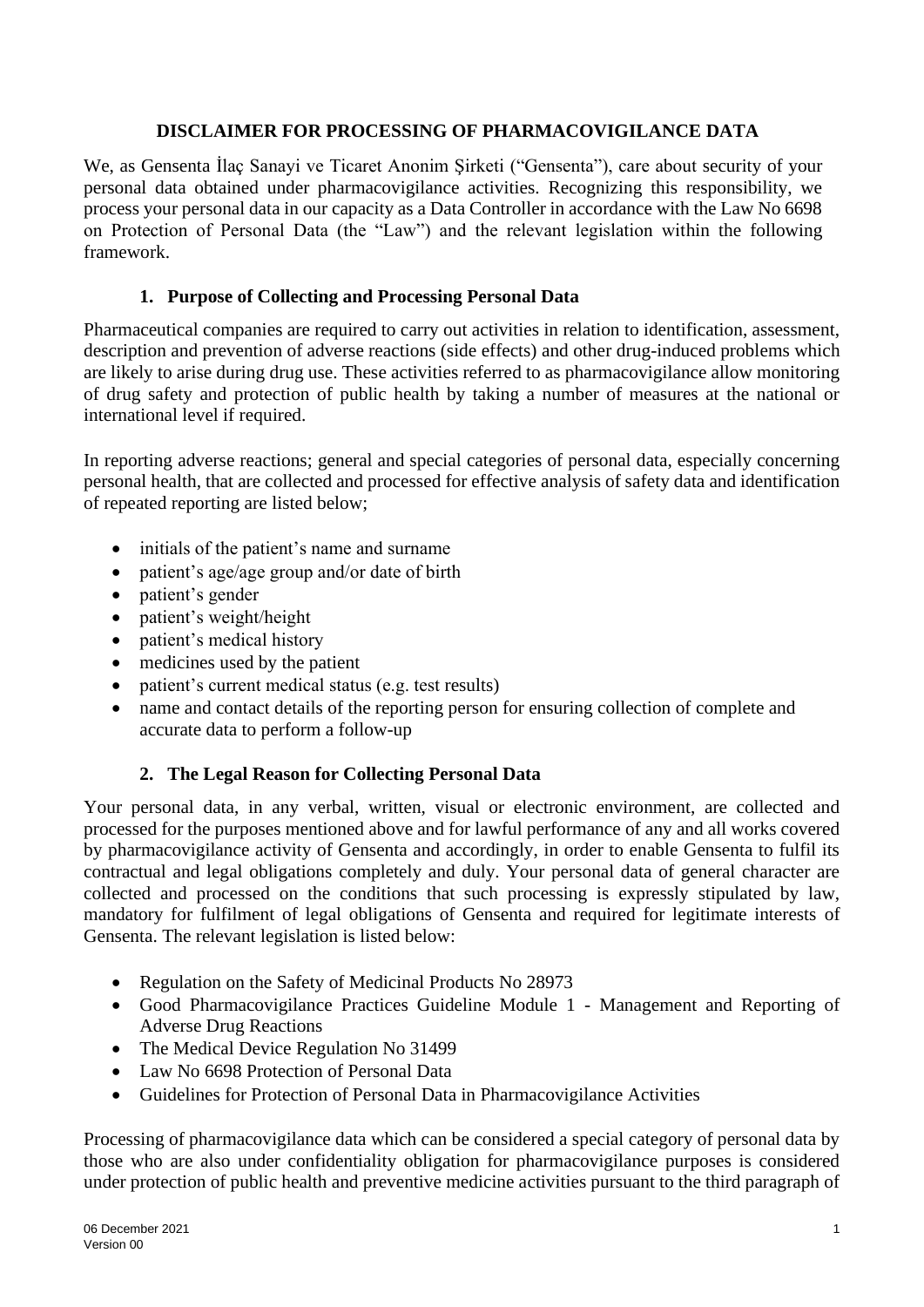Article 6 of the Law No 6698 and such data can be processed without seeking explicit consent of the data subject.

# **3. Transfer of Personal Data**

Your personal data can be shared with the agencies and organizations listed below within the framework of the laws, regulations and guidelines referred to in article 2 and for the purposes explained in article 1.

- Turkish Medicines and Medical Devices Agency
- Regulatory and supervisory agencies and governmental authorities
- Upon written request, judicial authorities and law enforcement officers

#### **4. Retention Period of Personal Data**

The personal data mentioned above will only be retained for a period which is reasonably needed for fulfilment of purposes set out in this Disclaimer and required by applicable legislation.

## **5. Data Security and Right to Application**

Your personal data are retained in physical and electronic archives at Gensenta based on available technical and administrative facilities, with great care and in compliance with the legislation.

Pursuant to Article 11 of the Law No 6698 regulating the rights of the data subject, by sending an e-mail to gizlilik@gensenta.com.tr, you are entitled to:

a) learn whether your personal data have been processed,

b) obtain information thereof, if processed,

c) learn the purpose of processing your personal data and whether they have been used for the intended purpose,

d) learn the third parties to whom your personal data have been transferred within the country/abroad

e) request rectification if processed incompletely/inaccurately

f) request erasure/destruction under the terms provided for in Article 7 of the Personal Data Protection Law,

g) request notification of the transactions made pursuant to subparagraphs (e) and (f) to third parties to whom personal data have been transferred,

h) object to any unfavorable consequence resulting from analysis of your personal data exclusively by automated systems,

i) request indemnification in case you suffer any loss due to unlawful processing of your personal data

However, our company may not delete or restrict processing of any data processed for pharmacovigilance pursuant to pharmacovigilance legislation.

.